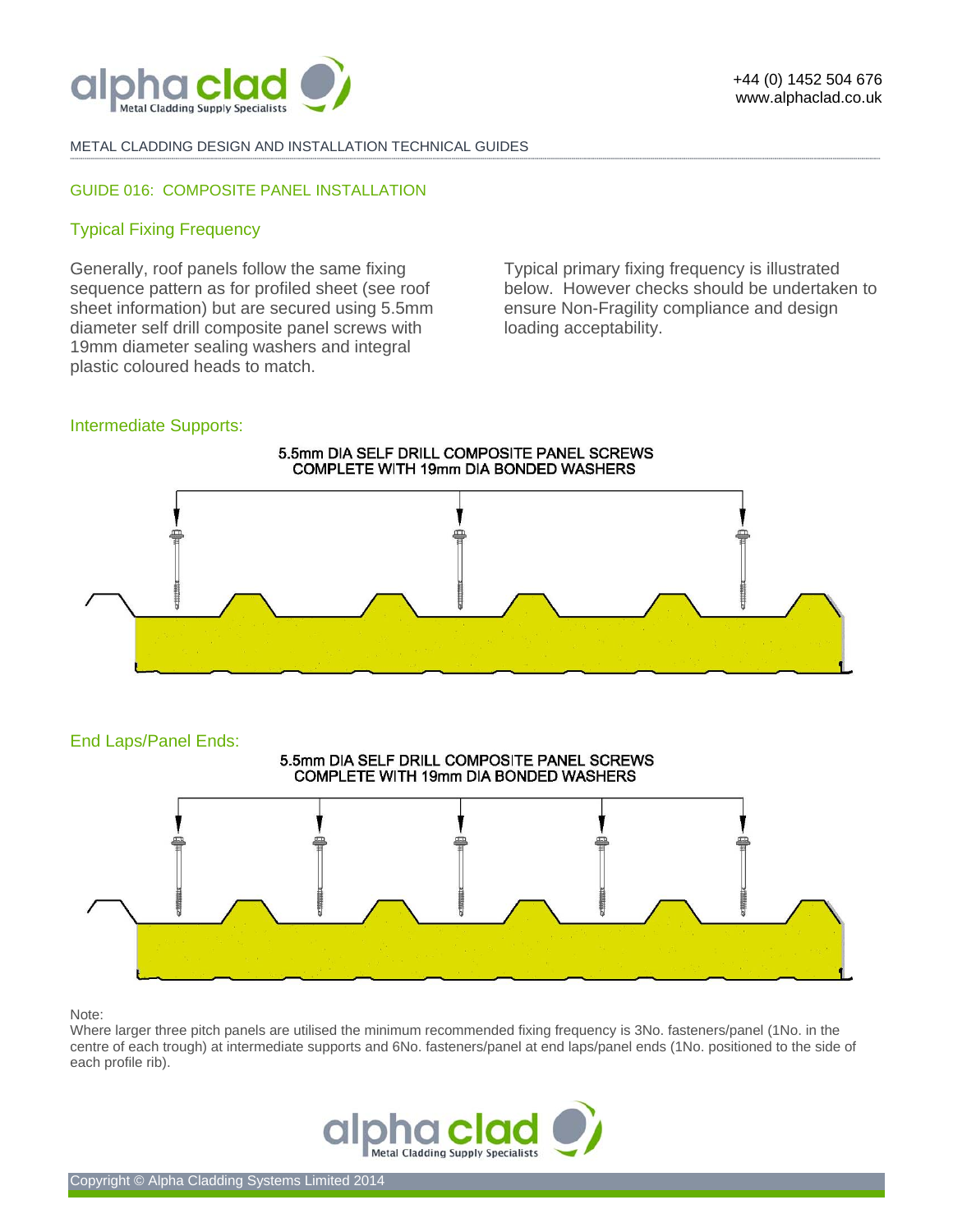

#### METAL CLADDING DESIGN AND INSTALLATION TECHNICAL GUIDES **-------------------------------------------------------------------------------------------------------------------------------------------------------------------------------------------------------------------------------------------------------------------------------------------------------------------------------------------------------------------------------------------------------**

## Composite Roof Panel End Laps



Where possible it is good practice to eliminate the need for end laps by using long panel lengths spanning from ridge to eaves. Where this is impractical they should be kept to a minimum and positioned towards the ridge line.

End laps should be 150mm with the panels butting centrally over a foam strip or two sealant beads at the support. The lap is sealed by two or three continuous runs of 6 x 5mm butyl sealant strip. One run is placed at the panel end; the

second is positioned on the weather side of the primary fastener, a maximum of 50mm from the end. A lower run can be positioned 15mm in from the over lap edge to prevent moisture entering the lap and corroding the underside of the sheet.

Primary fasteners are secured through the centre of two sealant runs, typically 5 or 6 per panel width, ensuring consistent compression of both runs of sealant. 'Tail stitchers' are used to compress the third run of sealant (if necessary).